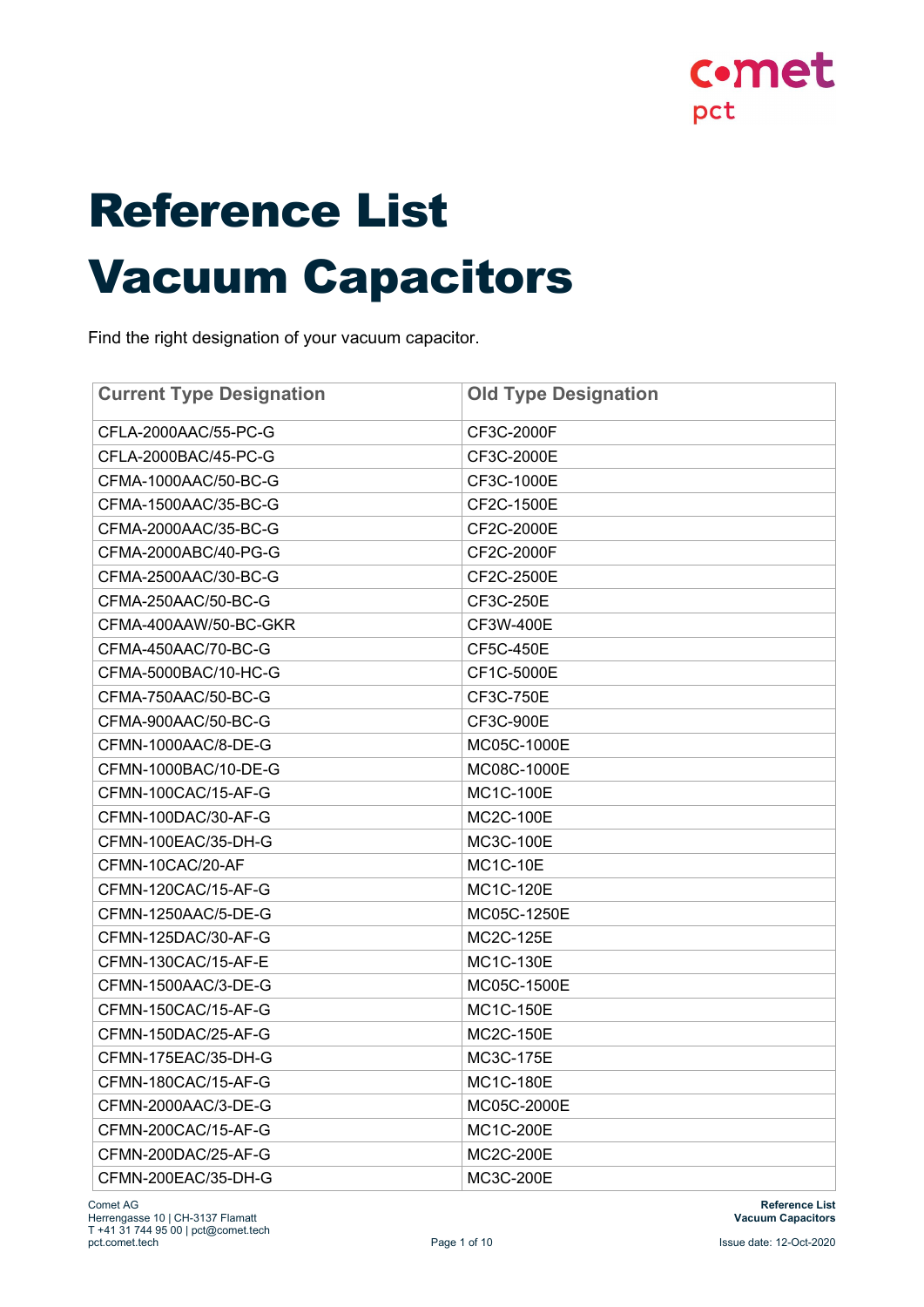| <b>Current Type Designation</b> | <b>Old Type Designation</b> |
|---------------------------------|-----------------------------|
| CFMN-210CAC/15-AF-G             | MC1C-210E                   |
| CFMN-250AAC/15-DE-G             | MC05C-250E                  |
| CFMN-250EAC/35-DH-G             | MC3C-250E                   |
| CFMN-25CAC/15-AF                | <b>MC1C-25E</b>             |
| CFMN-25DAC/30-AF                | <b>MC2C-25E</b>             |
| CFMN-2700BAC/5-DE-G             | MC08C-2700E                 |
| CFMN-350AAC/15-DE-G             | MC05C-350E                  |
| CFMN-4000BAC/5-DE-G             | MC08C-4000E                 |
| CFMN-400AAC/12-DE-G             | MC05C-400E                  |
| CFMN-40CAC/15-AF-G              | <b>MC1C-40E</b>             |
| CFMN-500AAC/12-DE-G             | MC05C-500E                  |
| CFMN-50CAC/15-AF                | <b>MC1C-50E</b>             |
| CFMN-50DAC/30-AF                | <b>MC2C-50E</b>             |
| CFMN-50EAC/35-DH-G              | <b>MC3C-50E</b>             |
| CFMN-750AAC/10-DE-G             | MC05C-750E                  |
| CFMN-75DAC/30-AF-G              | <b>MC2C-75E</b>             |
| CFMN-80CAC/15-AF-G              | <b>MC1C-80E</b>             |
| CFMN-90CAC/15-AF-G              | <b>MC1C-90E</b>             |
| CFNA-1000BAC/40-KB-G            | CF2C-1000E                  |
| CFNA-1000BAC/40-MA-G            | CF2C-1000F                  |
| CFNA-125CAC/60-GC-G             | CF3C-125E                   |
| CFNA-200AAC/40-KB-G             | CF2C-200G                   |
| CFNA-300CAC/60-GC-G             | CF3C-300E                   |
| CFNA-500AAC/40-KB-G             | CF2C-500E                   |
| CFNA-500BAC/40-MA-G             | CF2C-500G                   |
| CFNA-750AAC/40-KB-G             | CF2C-750E                   |
| CFSA-1000BAC/15-CA-G            | CF1C-1000E                  |
| CFSA-1000BAC/15-GC-G            | CF1C-1000G                  |
| CFSA-1000BAC/15-RA-G            | CF1C-1000F                  |
| CFSA-1000DAC/25-GC-G            | CF1C-1000H                  |
| CFSA-1500AAC/15-HC-G            | CF1C-1500F                  |
| CFSA-1500BAC/15-CA-G            | CF1C-1500E                  |
| CFSA-2000AAC/15-CA-G            | CF1C-2000E                  |
| CFSA-2000ABC/15-HC-G            | CF1C-2000F                  |
| CFSA-2500AAC/15-CA-G            | CF1C-2500E                  |
| CFSA-350CAC/25-GC-G             | CF1C-350E                   |
| CFSA-750CAC/25-CA-G             | CF1C-750F                   |
| CFZV-100GBC/40-EA-GK            | CF2C-100F                   |
| CFZV-250GAC/40-EA-G             | CF2C-250F                   |
| CFZV-25GAC/50-EA-K              | CF3C-25H                    |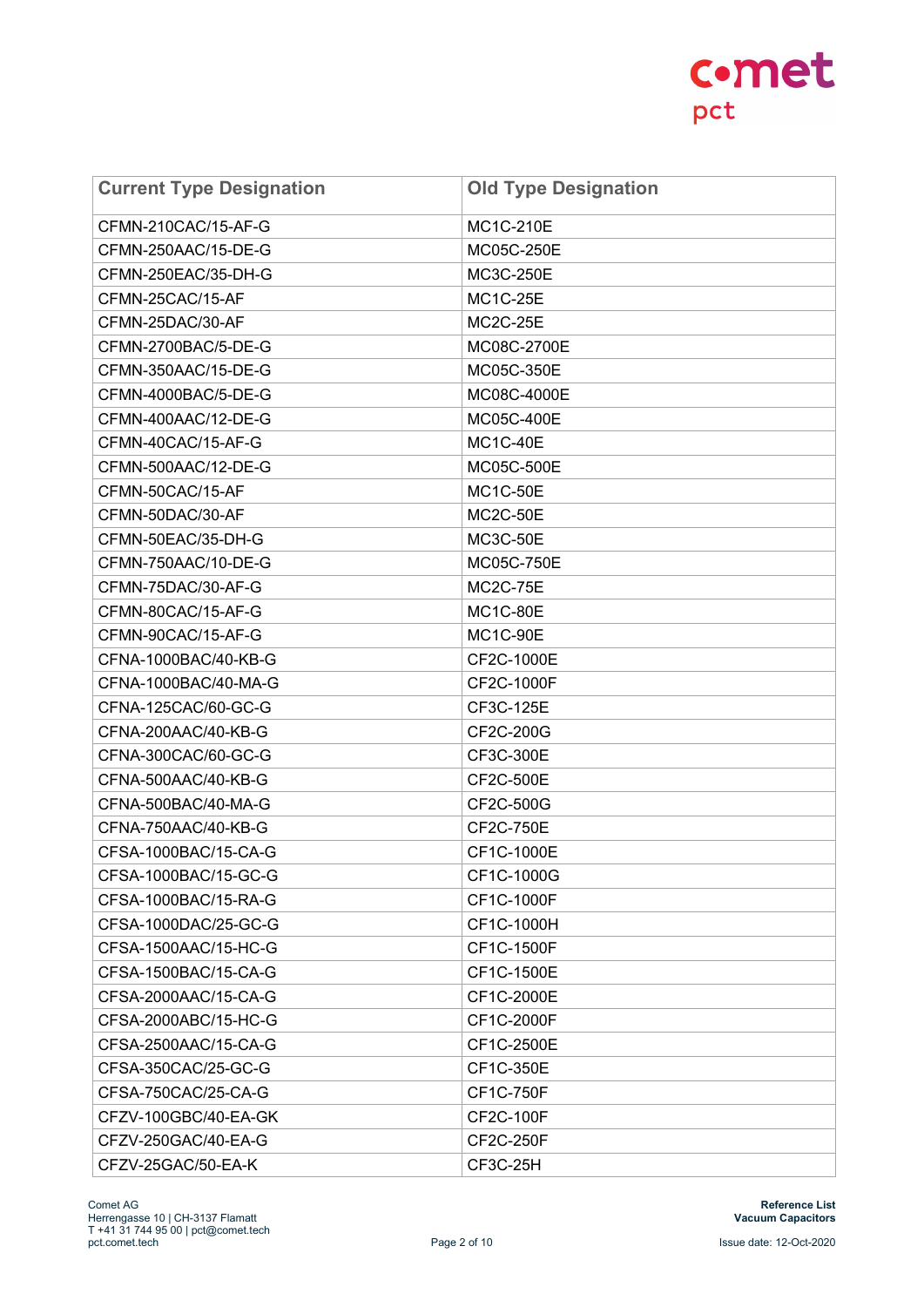| <b>Current Type Designation</b> | <b>Old Type Designation</b> |
|---------------------------------|-----------------------------|
| CFZV-25GAC/50-JB                | CF3C-25E                    |
| CFZV-25HDC/35-EA-K              | CF3C-25G                    |
| CFZV-25HEC/35-LC                | <b>CF2C-25E</b>             |
| CFZV-300AAC/70-HC-G             | CF5C-300E                   |
| CFZV-450AAC/55-HC-G             | CF3C-450F                   |
| CFZV-500JAC/15-CA-G             | CF1C-500E                   |
| CFZV-500JBC/15-NA-G             | CF1C-500G                   |
| CFZV-50FCC/50-CA                | <b>CF3C-50F</b>             |
| CFZV-50GBC/50-EA-K              | CF3C-50G                    |
| CFZV-50HDC/35-LC                | <b>CF2C-50E</b>             |
| CFZV-750JAC/15-CA-G             | CF1C-750E                   |
| CFZV-75GBC/50-EA-GK             | CF3C-75E                    |
| CVBA-1000AC/5-BCF-L             | CV05C-1000SA                |
| CVBA-1000AC/5-BEA-L             | CV05C-1000S                 |
| CVBA-1000BC/3-BEA-L             | CV03C-1000E                 |
| CVBA-1400AC/3-BEAA-L            | CV03C-1400HN                |
| CVBA-170BC/15-BDH-L             | <b>CV1C-170J</b>            |
| CVBA-170BC/15-BDH-L1            | <b>CV1C-170J</b>            |
| CVBA-170BC/15-BEA-CL            | <b>CV1C-170FE</b>           |
| CVBA-170BC/15-BEA-L             | <b>CV1C-170F</b>            |
| CVBA-170BC/15-BUA-L             | <b>CV1C-170FL</b>           |
| CVBA-250AC/15-BEAA-L            | <b>CV1C-250JN</b>           |
| CVBA-250AC/15-BEAA-L2           | <b>CV1C-250JN</b>           |
| CVBA-250AC/15-BEA-L             | <b>CV1C-250J</b>            |
| CVBA-250AC/15-DEA-CFL           | CV1C-250JE/1503             |
| CVBA-250AC/15-DEA-CL            | <b>CV1C-250JE</b>           |
| CVBA-500AC/5-BFA-M              | CV05C-500N                  |
| CVBA-500AC/5-BFH-M              | CV05C-500P                  |
| CVBA-500BC/5-BEA-L              | CV05C-500W                  |
| CVBA-500BC/5-DEA-CFL            | CV05C-500XE/0503            |
| CVBA-500BC/5-DEA-CL             | CV05C-500XE                 |
| CVBA-500BC/5-DEA-L              | CV05C-500X                  |
| CVBA-500BC/5-EKA-L              | CV05C-500WO                 |
| CVBA-500BC/7-BEA-L              | CV05C-500W                  |
| CVBA-500BC/8-BEA-L              | CV05C-500W                  |
| CVBA-500CC/5-BEA-L              | CV05C-500D                  |
| CVBA-500CC/5-BEK-L              | CV05C-500Y                  |
| CVDU-1000AC/3-DEF               | CV03C-1000T                 |
| CVDU-1000AC/3-DEF-U             | CV03C-1000N                 |
| CVDU-1000AC/3-FRF-U             | CV03C-1000F                 |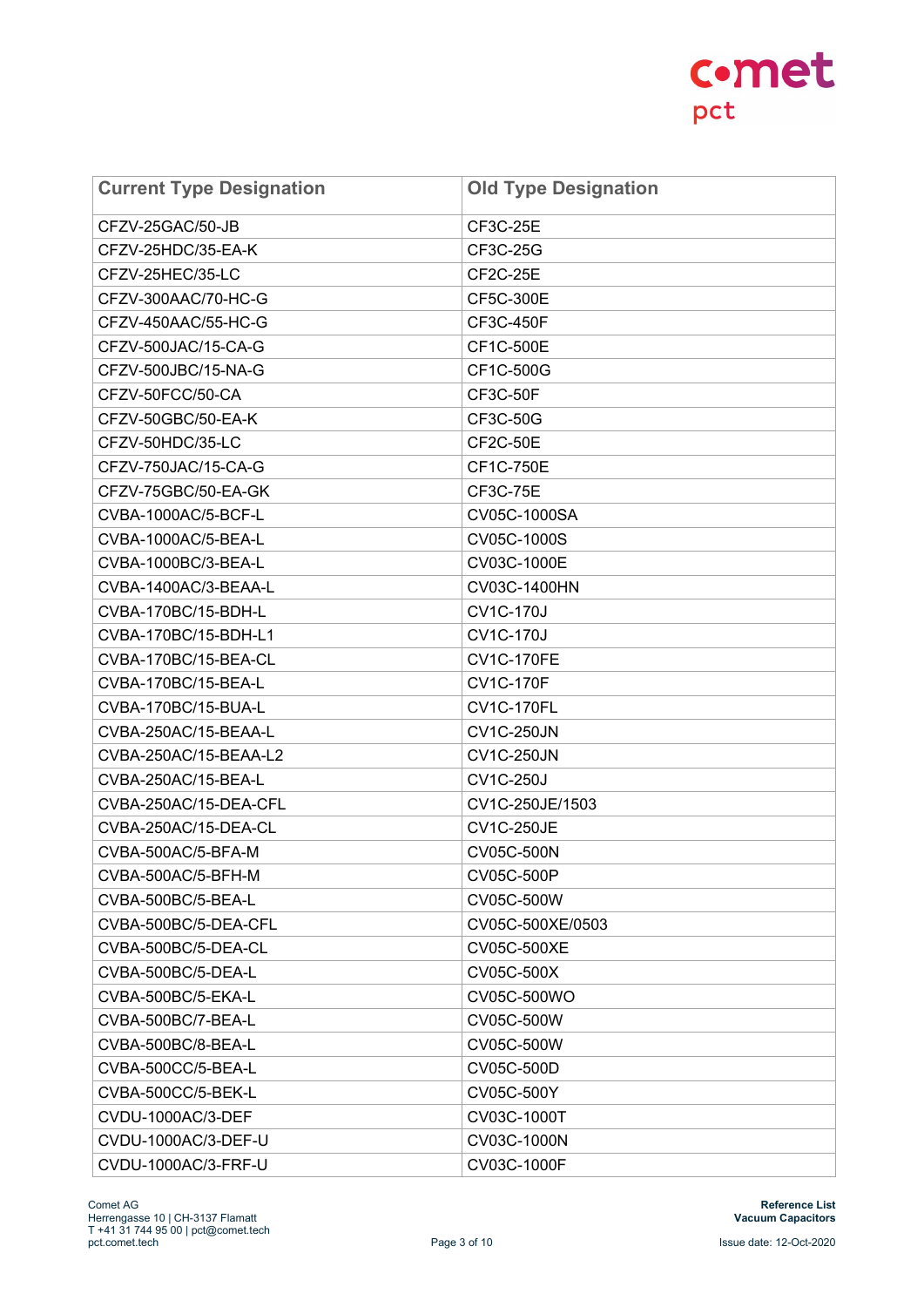| <b>Current Type Designation</b> | <b>Old Type Designation</b> |
|---------------------------------|-----------------------------|
| CVDU-1000AC/3-GAF-U             | CV03C-1000G                 |
| CVDU-1000BC/3-BAF-U             | CV03C-1000P                 |
| CVDU-1000CC/3-BAFH-U            | CV03C-1000M                 |
| CVDU-1000CC/3-EKF-U             | CV03C-1000MO                |
| CVDU-1200AC/5-CGD               | CV03C-1200B                 |
| CVDU-125AC/8-BAD-CM             | CV05C-125GE                 |
| CVDU-250AC/10-DEF-U             | CV1C-250G                   |
| CVDU-500AC/5-BAD-CU             | CV05C-500IE                 |
| CVDU-500AC/5-CGD                | CV05C-500B                  |
| CVDU-500AC/5-CGD-M              | CV05C-500V                  |
| CVDU-500AC/5-FRF-U              | CV05C-500H                  |
| CVDU-650AC/8-DEA                | CV05C-650R                  |
| CVDU-650BC/5-KLD                | CV05C-650U                  |
| CVDU-650CC/5-DEF                | CV05C-650N                  |
| CVDU-650EC/5-DEFZ               | CV05C-650NB                 |
| CVHA-1600AW/60-ABG-N            | CV4W-1600F                  |
| CVHA-1600AW/60-ZGP-N            | CV4W-1600E                  |
| CVHA-1600AW/60-ZJP-NR           | CV4W-1600H                  |
| CVHA-2050AW/50-AAG-N            | CV4W-2050E                  |
| CVHA-2600AW/40-ABG-N            | CV3W-2600E                  |
| CVHE-200AC/15-AAAA-A            | <b>CV1C-200H</b>            |
| CVHE-200AC/15-AAAB-A1           | <b>CV1C-200HL</b>           |
| CVHE-200AC/15-GJAA-AH           | CV1C-200HBV                 |
| CVHE-200AW/15-AAAA-A            | <b>CV1W-200H</b>            |
| CVHE-330AC/10-BEAA-CF           | <b>CV1C-330HDE</b>          |
| CVHE-80AC/20-AAAA-A             | <b>CV1C-80H</b>             |
| CVHE-80AC/20-AAAB-A1            | CV1C-80HL                   |
| CVHE-80AC/25-BEAA               | CV1C-80HD                   |
| CVLA-1000AA/50-AAB              | CV3A-1000E                  |
| CVLA-1000AA/50-AAB-P            | CV3A-1000ES                 |
| CVLA-1000AC/50-AAB              | CV3C-1000E                  |
| CVLA-1000BW/50-AAE-R            | CV3W-1000E                  |
| CVLA-1000BW/50-AAE-RV1          | CV3W-1000H                  |
| CVLA-1000BW/50-AAE-RV2          | CV3W-1000N                  |
| CVLA-1000BW/50-ZJP-R            | CV3W-1000K                  |
| CVLA-1000CW/50-AAE-NR           | CV3W-1000J                  |
| CVLA-1000CW/50-ABE-N            | CV3W-1000JB                 |
| CVLA-1000DW/50-AAE-HJNR         | CV3W-1000GY                 |
| CVLA-1000DW/50-AAE-JN           | CV3W-1000HY                 |
| CVLA-1000FW/50-ABE-JN           | <b>CV3W-1000JBR</b>         |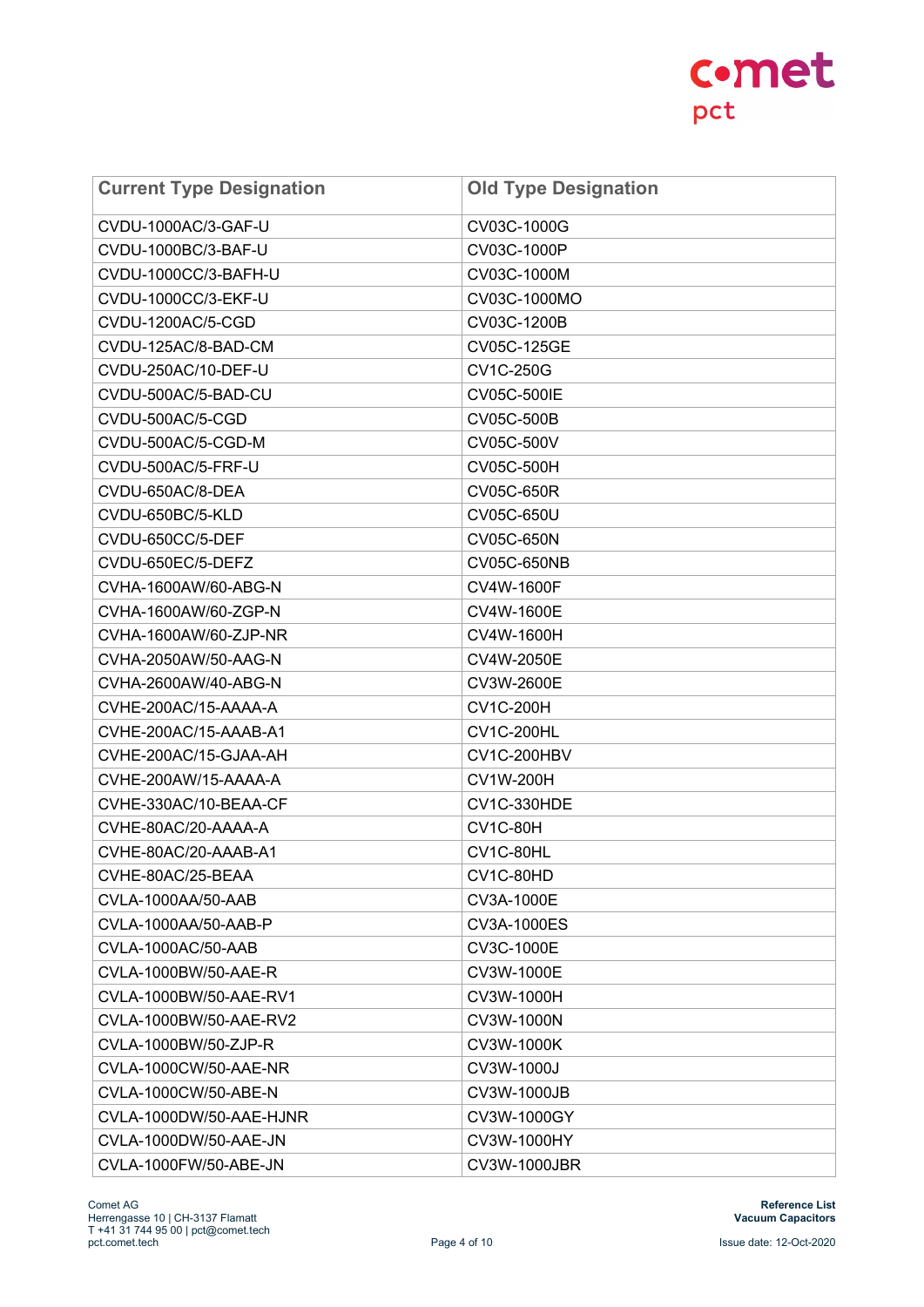| <b>Current Type Designation</b> | <b>Old Type Designation</b> |
|---------------------------------|-----------------------------|
| CVLA-1000GW/60-ZJP-NR           | CV4W-1000E                  |
| CVLA-1300AW/50-ABE-FNR          | CV3W-1300FT                 |
| CVLA-1300AW/50-ABE-HN           | CV3W-1300FB                 |
| CVLA-1300AW/50-ABE-HNR          | CV3W-1300F                  |
| CVLA-1300CW/50-ABE-HJN          | CV3W-1300FBR                |
| CVLA-1600BW/40-AAE-HN           | CV3W-1600E                  |
| CVLA-1600BW/40-AAE-HNR          | CV3W-1600F                  |
| CVLA-1600BW/40-ABE-HN           | CV3W-1600EB                 |
| CVLA-1600BW/40-ABE-HNR          | CV3W-1600H                  |
| CVLA-2000AA/35-AAB-P            | <b>CV2A-2000ES</b>          |
| CVLA-2000AA/35-ABB-P            | CV2A-2000ESB                |
| CVLA-2000AC/35-AAB              | CV2C-2000E                  |
| CVLA-2000AC/35-AAB-F            | <b>CV2C-2000F</b>           |
| CVLA-2000AC/35-ABB              | <b>CV2C-2000EB</b>          |
| CVLI-125AC/5-BFS                | CV05C-125E                  |
| <b>CVLI-125AC/5-BFS-2</b>       | CV05C-125H                  |
| CVLI-125AC/8-BFS                | CV05C-125E/8                |
| <b>CVLI-125AC/8-BFS-2</b>       | CV05C-125H/8                |
| CVLI-30BC/15-BFSF               | <b>CV1C-30D</b>             |
| CVLI-30CC/15-BAN                | <b>CV1C-30E</b>             |
| CVLI-30DC/15-BAN                | <b>CV1C-30F</b>             |
| CVLI-30DC/15-BAN-1              | <b>CV1C-30F</b>             |
| CVLI-30EC/15-BFSF               | <b>CV1C-30GL</b>            |
| CVLI-30EC/15-BFSF-1             | CV1C-30KL                   |
| CVLU-100AC/15-BAHG-L1           | CV1C-100G                   |
| CVLU-100AC/15-BAHG-L2           | <b>CV1C-100F</b>            |
| CVLU-100AC/15-BCHG              | <b>CV1C-100V</b>            |
| CVLU-100AC/15-EKH-L             | <b>CV1C-100FO</b>           |
| CVLU-250AC/5-BAA-L              | CV05C-250H                  |
| CVLU-500AC/5-BAHG-M             | CV05C-500R                  |
| CVLU-500AC/5-BCHG-M             | CV05C-500RM                 |
| CVLU-500AC/5-BDH-M              | CV05C-500RL                 |
| CVLU-500AC/5-EKH-M              | CV05C-500RLO                |
| CVMA-1000AA/40-AAB              | CV2A-1000E                  |
| CVMA-1000AA/40-AAB-P            | <b>CV2A-1000ES</b>          |
| CVMA-1000AA/40-ABB-P            | CV2A-1000ESB                |
| CVMA-1000AC/40-AAB              | CV2C-1000E                  |
| CVMA-1000AC/40-ABB              | CV2C-1000EB                 |
| CVMA-1200AW/40-AAB              | CV2W-1200H                  |
| CVMA-1200AW/40-AABH             | CV2W-1200F                  |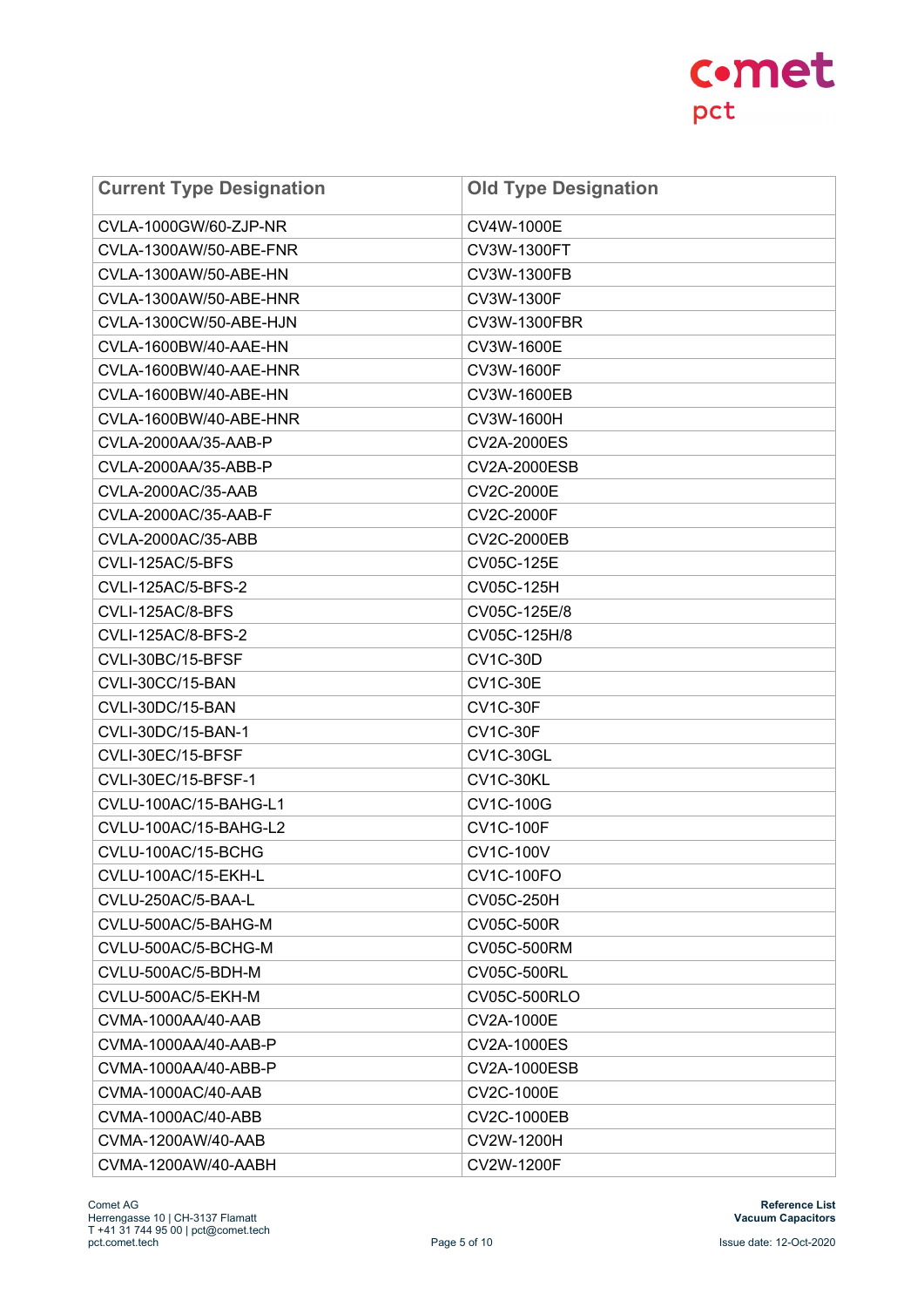| <b>Current Type Designation</b> | <b>Old Type Designation</b> |
|---------------------------------|-----------------------------|
| CVMA-1200AW/40-AGP-F            | CV2W-1200E                  |
| CVMA-1500AA/35-AAB              | CV2A-1500E                  |
| CVMA-1500AA/35-AAB-HP           | <b>CV2A-1500EST</b>         |
| CVMA-1500AA/35-AAB-P            | CV2A-1500ES                 |
| CVMA-1500AA/35-ABB-P            | CV2A-1500ESB                |
| CVMA-1500AC/40-AAB              | CV2C-1500E                  |
| CVMA-1500AC/40-ABB              | <b>CV2C-1500EB</b>          |
| CVMA-1500AC/40-ADM              | <b>CV2C-1500F</b>           |
| CVMA-250AA/55-AAB-P             | <b>CV3A-250ES</b>           |
| CVMA-250AC/55-AAB               | <b>CV3C-250E</b>            |
| CVMA-250AC/55-ZJP               | <b>CV3C-250F</b>            |
| CVMA-250BA/70-AAB-P             | <b>CV5A-250ES</b>           |
| CVMA-250DW/50-AAB               | CV3W-250J                   |
| CVMA-250DW/50-AAB-R             | CV3W-250E                   |
| CVMA-450AA/55-AAB               | <b>CV3A-450E</b>            |
| CVMA-450AA/55-AAB-P             | <b>CV3A-450ES</b>           |
| CVMA-450AC/55-AAB               | <b>CV3C-450E</b>            |
| CVMA-450AC/55-ABB               | <b>CV3C-450EB</b>           |
| CVMA-450AC/55-ADB               | <b>CV3C-450L</b>            |
| CVMA-450CW/50-AAB-R1            | CV3W-450G                   |
| CVMA-450CW/50-AAB-R2            | CV3W-450P                   |
| CVMA-450DW/50-AAB               | CV3W-450R                   |
| CVMA-650AA/55-AAB               | CV3A-650E                   |
| CVMA-650AA/55-AAB-P             | CV3A-650ES                  |
| CVMA-650AA/55-ABB-P             | <b>CV3A-650ESB</b>          |
| CVMA-650AC/55-AAB-F             | CV3C-650E                   |
| CVMA-650AC/55-ABB-F             | <b>CV3C-650EB</b>           |
| CVMA-650EW/50-AAE-V             | CV3W-650P                   |
| CVMA-650EW/50-AGP-F             | CV3W-650E                   |
| CVMA-650FW/50-AAB               | CV3W-650K                   |
| CVMA-650FW/50-AABH              | CV3W-650R                   |
| CVMA-650FW/50-AAE-F             | CV3W-650F                   |
| CVMA-650FW/50-AAE-F1            | CV3W-650M                   |
| CVMA-650FW/50-ABE-F             | CV3W-650FB                  |
| CVMA-650HW/50-ABE-FJ            | <b>CV3W-650FBR</b>          |
| CVMA-750AC/40-AAB               | <b>CV2C-750E</b>            |
| CVMA-750AC/40-ZZP               | <b>CV2C-750F</b>            |
| CVMI-1000AC/5-AACA-L            | CV05C-1000WN                |
| CVMI-1000AC/5-AACE-L            | CV05C-1000WKN               |
| CVMI-1000AC/5-AAC-L             | CV05C-1000W                 |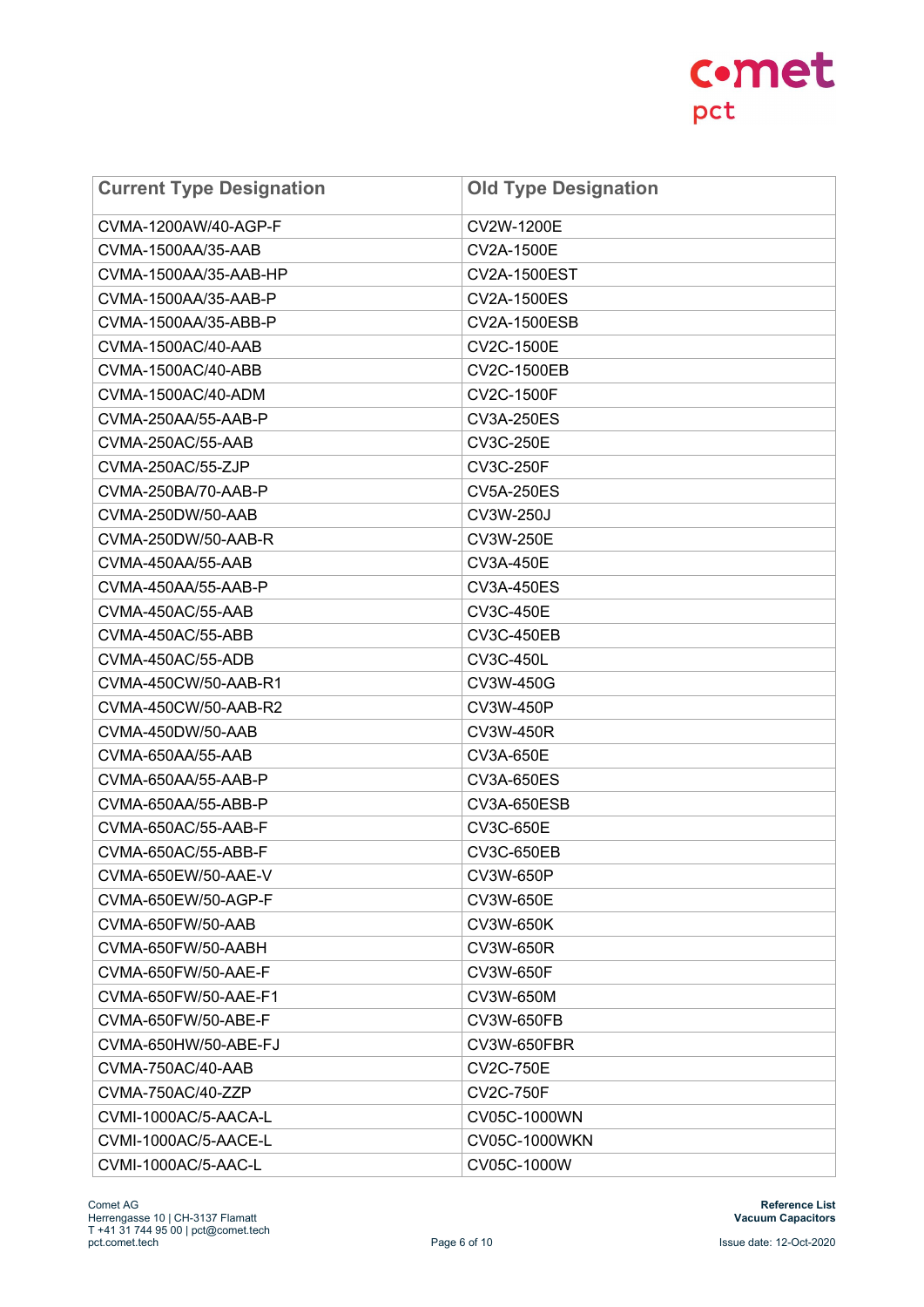| <b>Current Type Designation</b> | <b>Old Type Designation</b> |
|---------------------------------|-----------------------------|
| CVMI-1000AC/5-BAC-L             | CV05C-1000Y                 |
| CVMI-1500AC/5-AAC-M             | CV05C-1500EW                |
| CVMI-1500AC/5-EKCA-M            | CV05C-1500LON               |
| CVMI-1500AW/5-AAC-M             | CV05W-1500EW                |
| CVMI-2000AC/5-AACA-L            | CV05C-2000TN                |
| <b>CVMI-2000AC/5-AAC-L</b>      | CV05C-2000T                 |
| CVMI-2000AC/5-BECA-CL           | CV05C-2000SEN               |
| CVMI-2000AC/5-BECA-L            | CV05C-2000SN                |
| CVMI-2000AC/5-BEC-L             | CV05C-2000S                 |
| CVMI-2000AW/5-BECE-L            | CV05W-2000S                 |
| CVMI-2000BC/5-AAC-M             | CV05C-2000EW                |
| CVMI-300CC/15-AAC-M             | <b>CV1C-300EW</b>           |
| CVMI-300CC/15-BCC-L             | <b>CV1C-300P</b>            |
| CVMI-300CC/15-BCC-M             | <b>CV1C-300H</b>            |
| CVMI-400AC/15-AAC-M             | <b>CV1C-400EW</b>           |
| CVMI-400AC/15-ABC-M             | CV1C-400EWB                 |
| CVMI-500AC/15-AAC-M             | <b>CV1C-500EW</b>           |
| CVMI-500AW/15-AAC-M             | CV1W-500EW                  |
| CVMI-500BC/15-ACCA-L            | <b>CV1C-500WN</b>           |
| CVMI-500BC/15-ACCE-L            | CV1C-500WKN                 |
| CVMI-500BC/15-ACC-L             | CV1C-500W                   |
| CVMI-500BC/15-BAC-L             | <b>CV1C-500Y</b>            |
| CVMI-500BC/15-BECA-CL           | CV1C-500UEN                 |
| CVMI-500BC/15-BECA-L1           | <b>CV1C-500VN</b>           |
| <b>CVMI-500BC/15-BEC-L</b>      | <b>CV1C-500U</b>            |
| CVMI-750BC/5-ABC-M              | <b>CV05C-750JWB</b>         |
| CVMN-1000AC/5-ACC               | CV05C-1000P                 |
| CVMN-1000AC/5-BEAA-C            | CV05C-1000PEN               |
| CVMN-1000AC/5-BEC               | CV05C-1000PM                |
| CVMN-2000AC/5-ACAA              | CV05C-2000RN                |
| CVMN-300AC/15-ACA               | CV1C-300G                   |
| CVMN-300AC/15-BEAA              | <b>CV1C-300R</b>            |
| CVMN-300AC/15-BEAA-C            | CV1C-300PEN                 |
| CVMN-300AC/15-BEAA-CF           | CV1C-300PEN/1503            |
| CVMN-500BC/10-ACC               | <b>CV1C-500N</b>            |
| CVMN-500BC/10-BEC               | <b>CV1C-500NM</b>           |
| CVMO-1000AC/3-BAF               | CV03C-1000S                 |
| CVMO-250AC/5-BFA-M              | CV05C-250G                  |
| CVMO-500AC/5-BFA-M              | CV05C-500M                  |
| CVMO-50AC/15-BFA-M              | <b>CV1C-50G</b>             |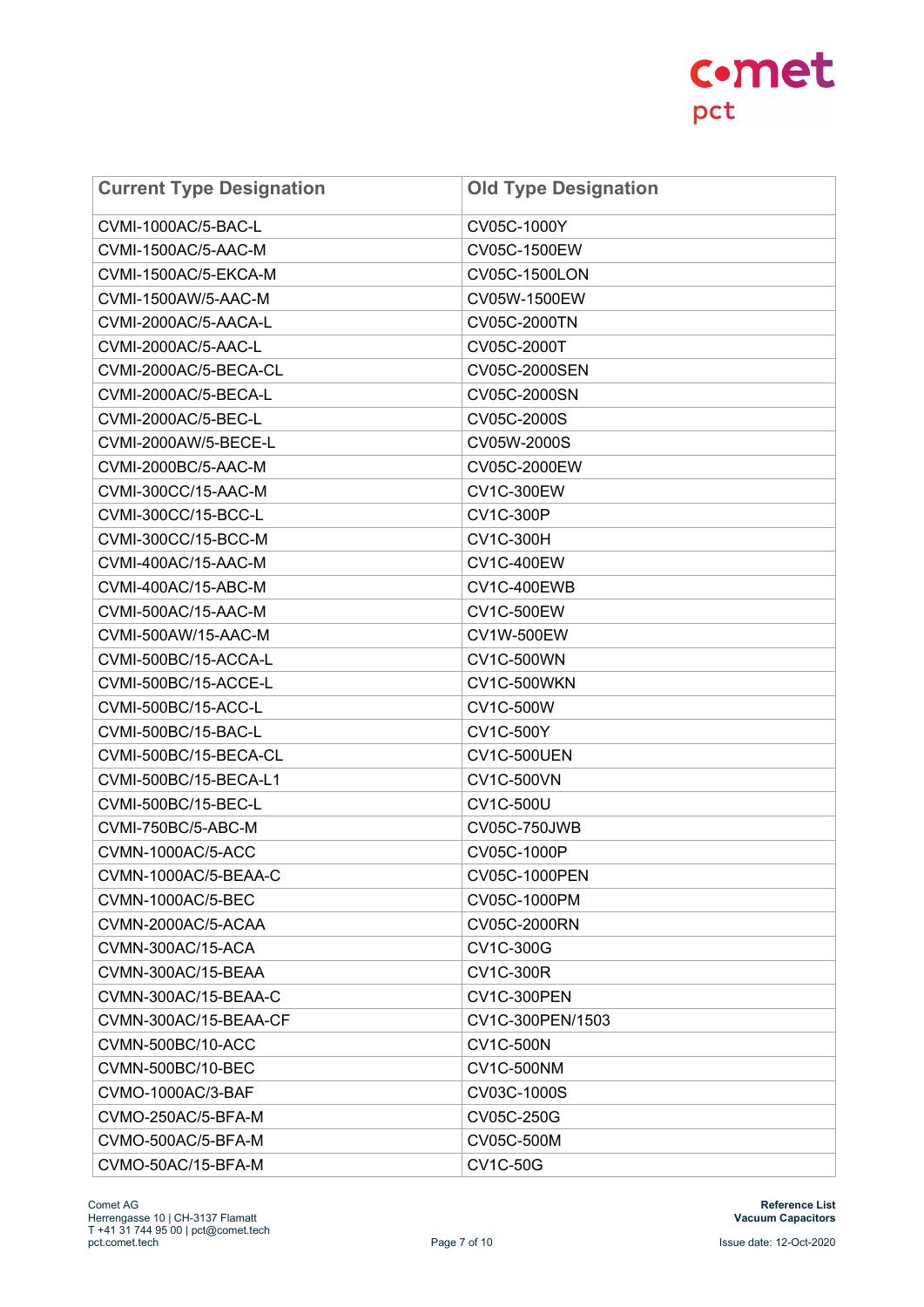| <b>Current Type Designation</b> | <b>Old Type Designation</b> |
|---------------------------------|-----------------------------|
| CVMX-1000AC/15-BEAA             | CV1C-1000V                  |
| CVMX-1000AC/15-BEAA-1           | CV1C-1000VD                 |
| CVMX-1000AC/15-BEKA             | CV1C-1000VT                 |
| CVMX-1500BW/8-BEAA-J            | CV05W-1500K                 |
| CVMX-1500BW/8-BEAA-J1           | CV05W-1500KD                |
| CVMX-1500BW/8-BEAC-J            | CV05W-1500K                 |
| CVMX-1500BW/8-BEAC-J1           | CC05W-1500KD                |
| CVMX-2000AC/8-BEAA              | CV1C-2000V                  |
| CVMX-2000AC/8-BEAA-1            | CV1C-2000VD                 |
| CVMX-500AC/25-BEAA-J            | <b>CV1C-500IG</b>           |
| CVMX-500AC/25-BEAA-J1           | <b>CV1C-500I</b>            |
| CVMX-500AW/25-BEAA-J            | <b>CV1W-500K</b>            |
| CVMX-500AW/25-BEAA-J1           | <b>CV1W-500KD</b>           |
| CVMX-500AW/25-BEAC-J            | <b>CV1W-500K</b>            |
| CVMX-500AW/25-BEAC-J1           | <b>CV1W-500KD</b>           |
| CVMX-500AW/25-BEUA-J            | CV1W-500L                   |
| CVNA-1000AC/15-AACH-JKM         | CV1C-1000W                  |
| CVNA-1000DC/15-AAA-F            | CV1C-1000EW                 |
| CVNA-1000DC/15-AAA-F1           | CV1C-1000EW                 |
| CVNA-1000DC/15-AJA-F            | CV1C-1000N                  |
| CVNA-1000DC/15-BCA-F            | CV1C-1000H                  |
| CVNA-1000DC/15-EKAA-F           | <b>CV1C-1000HON</b>         |
| CVNA-25AC/65-PHT                | <b>CV3C-25E</b>             |
| CVNA-750BC/15-AAA               | <b>CV1C-750EW</b>           |
| CVNA-75AC/60-AAA                | <b>CV3C-75E</b>             |
| CVNA-75AC/60-ABA                | <b>CV3C-75EB</b>            |
| CVPO-1000AC/5-BECA              | CV05C-1000LMN               |
| CVPO-1000AC/5-BECA-1            | CV05C-1000LN                |
| CVPO-100AC/15-BEAA              | <b>CV1C-100R</b>            |
| CVPO-1500AW/5-BECA-L            | CV05W-1500FN                |
| CVPO-1500AW/5-BECB-L            | CV05W-1500FN                |
| CVPO-1500BC/5-BECA              | CV05C-1500PMN               |
| CVPO-1500BC/5-BECB              | CV05C-1500PMN               |
| CVPO-1500BW/5-AACA-A            | CV05W-1500PNV               |
| CVPO-2000AW/5-BECA              | CV05W-2000GN                |
| CVPO-2000BC/5-BECA-L            | CV05C-2000MN                |
| CVPO-2000BC/5-BEC-L             | CV05C-2000M                 |
| CVPO-2000BW/5-BECA-L            | CV05W-2000FN                |
| CVPO-250AC/5-BEAA               | CV05C-250R                  |
| CVPO-300AW/15-BECA-L            | <b>CV1W-300EN</b>           |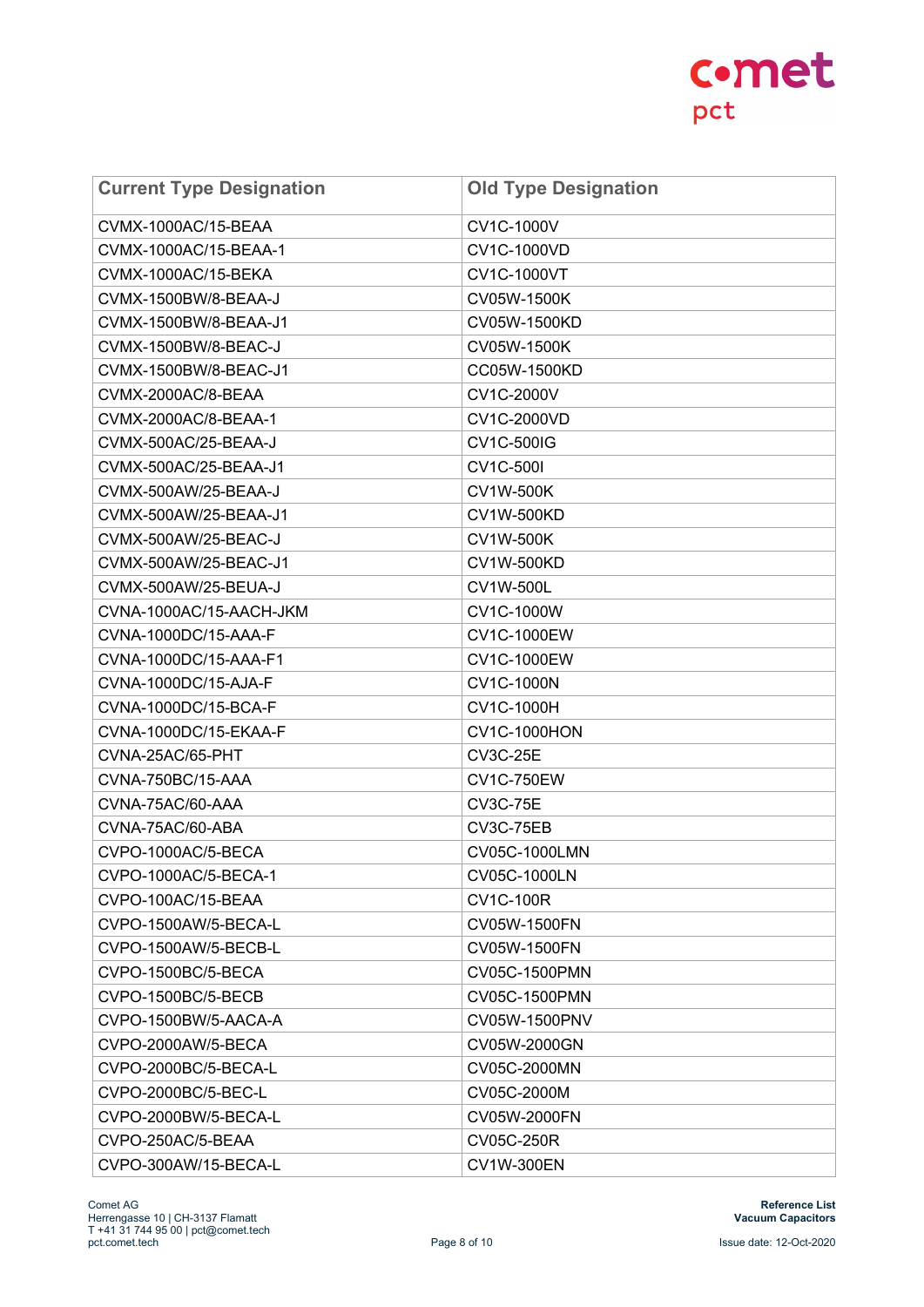| <b>Current Type Designation</b> | <b>Old Type Designation</b> |
|---------------------------------|-----------------------------|
| CVPO-500AC/15-BECA-L            | <b>CV1C-500C</b>            |
| CVPO-500AC/15-BEC-L             | CV1C-500S                   |
| CVPO-500AW/15-BECA-L            | <b>CV1W-500GN</b>           |
| CVPO-500AW/15-BECB-L            | CV1W-500GN                  |
| CVPO-500BC/15-BECA              | CV1C-500ZMN                 |
| CVPO-500BC/15-BECA-1            | <b>CV1C-500ZN</b>           |
| CVPO-500BC/15-BUCA              | CV1C-500ZMNL                |
| CVPO-500BW/15-AACA-A            | <b>CV1W-500IN</b>           |
| CVSA-1000BC/25-AAB              | CV1C-1000R                  |
| CVSA-1500AC/15-AAB              | CV1C-1500EW                 |
| CVSA-2000AC/15-AAB              | CV1C-2000EW                 |
| CVSA-2300AC/15-AAB              | CV1C-2300EW                 |
| CVSA-2300AC/15-ABB              | <b>CV1C-2300EWB</b>         |
| CVSA-2300AC/15-ADB              | CV1C-2300M                  |
| CVSA-2300AC/15-ADB-1            | CV1C-2300M                  |
| CVSA-2300AC/15-ZZP              | CV1C-2300FW                 |
| CVSA-250AC/40-AAB               | <b>CV2C-250E</b>            |
| CVSA-450AC/40-AAB               | <b>CV2C-450E</b>            |
| CVSA-450AC/40-AAB-F             | <b>CV2C-450J</b>            |
| CVSA-450AC/40-AAC               | <b>CV2C-450K</b>            |
| CVSA-450AC/40-ADB               | <b>CV2C-450G</b>            |
| CVSA-450AC/40-ADBA              | <b>CV2C-450GN</b>           |
| CVSA-500AC/20-AAB               | <b>CV1C-500R</b>            |
| CVUN-1000AC/5-BAJA              | CV05C-1000UC                |
| CVUN-1000AC/5-BEAA              | CV05C-1000UCM               |
| CVUN-1000AC/5-BEJA-Z            | CV05C-1000UCD               |
| CVUN-1000AC/5-JHJA-Z            | <b>CV05C-1000UCH</b>        |
| CVUN-100AC/15-BAJA              | <b>CV1C-100UC</b>           |
| CVUN-100AC/15-BEJA-Z            | CV1C-100UCD                 |
| CVUN-100AC/15-JHJA-Z            | CV1C-100UCH                 |
| CVUN-100AC/20-BAJA              | <b>CV1C-100UC</b>           |
| CVUN-1500AC/3-BAJA              | CV03C-1500UC                |
| CVUN-1500AC/4-BAJA              | CV03C-1500UC                |
| CVUN-1500AC/4-BEJA-Z            | CV03C-1500UCD               |
| CVUN-2000AC/3-BAJA              | CV03C-2000UC                |
| CVUN-250AC/15-BAJA              | <b>CV1C-250UC</b>           |
| CVUN-250AC/15-BEJA-Z            | CV1C-250UCD                 |
| CVUN-500AC/5-BAJA               | <b>CV05C-500UC</b>          |
| CVUN-500BC/12-BAJA              | <b>CV1C-500UC</b>           |
| CVUN-500BC/12-BEAA              | CV1C-500UCM                 |